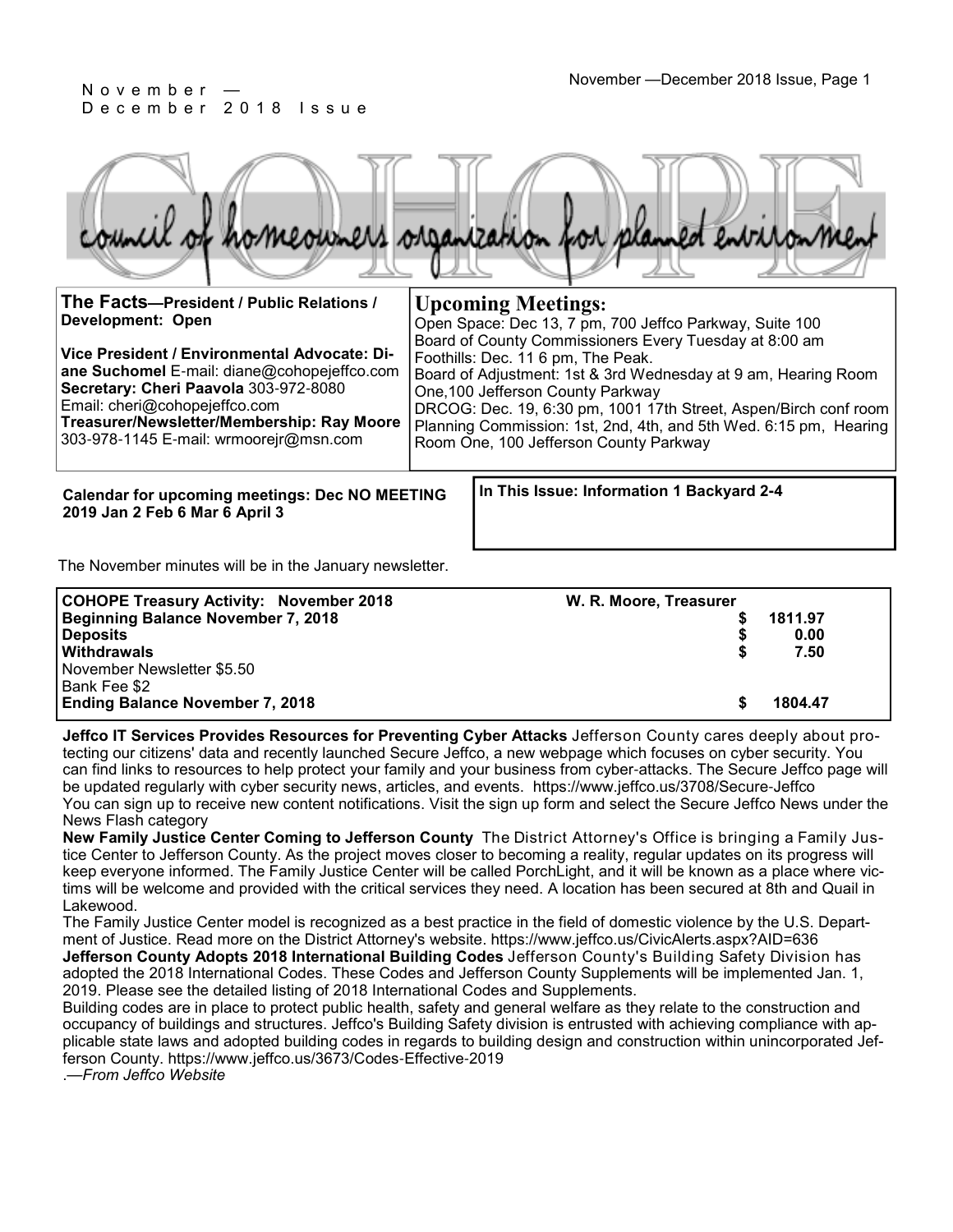# **THE BACKYARD**

## Columbine Hills News

**President's Corner** — I have some good news! Some of the officers [with the approval of the board] met with Ken, a Columbine Hills resident, recently. He's agreed to become our "Web-master" or as we like to call him our media specialist. He's going to manage our website www.ColumbineHillsCivicAssociation.co and I could not be happier. It will take a couple of months to get things up and rolling but it's going to happen!! Realtors and anyone should have access to our multiple filings. Special events can be announced rapidly. We hope that before the new year gets along too far that we'll be able to accept dues via electronic deposit. We're slowing coming into the 21st century haha. I plan to introduce him at our November board meeting.

Oh, a huge shout out to those officers that helped with our dumpster day a few weeks ago. Kelly, Steve, Jenn, Ralph and Pat each did their part in bringing goodies, taking down names, directing traffic etc. Mr. Stevens especially did much of the lifting and tossing stuff into the dumpster as well as breaking up bigger pieces into smaller pieces. And – to all of you who brought old cabinets, old furniture, branches, etc. What a relief knowing we did a lot to clean up the area. We had Kim there from BOOTS ON THE GROUND to gather up the metal items. She recycles it and all the proceeds go to the Vets. I hope you will contact her in the future if you have metal items to recycle. www.BOOTSONTHEGROUND.net. We didn't get it put together for this year – but we are planning for next year. We want to dedicate the November edition of the Newsletter entirely to veterans. Please plan ahead for next November, we'd like stories and pictures of the vets who live in Columbine Hills. You'll be able to submit electronically via our website or by snail mail to our PO Box. We do hope to have a flag retirement ceremony in our park on Nov 11th. This was organized by Scouts in CHCA last year and we are hoping we can do that again this year.

Fall is here, how I enjoyed October – cool nights, mild days, walking and kicking up leaves along the street gutters. I could have October six months a year and then jump straight to May. Speaking of May – I've got about 120 days of school left before retirement. Spooky for me and exciting at the same time. I just had a week of "fall break" and got to thinking, "I could get used to this"! Be good to your neighbors.— *Randy Montgomery, CHCA president, rmontgomery@frcs.org*

*From* **October 13th CHCA Board Meeting—**Meeting called to order at 9:09 am Officers present Randy Montgomery, Pat Miller, Jennifer Gerdes. Board members present: Ralph, Ruth, Michaelle, Steve

CHCA by-laws require a majority of board members [5 of 9] to accomplish business

**Old business:** Membership status – Pat – 19 new members

Review of events – all – awesome results. Hay ride – – Jennifer – hay ride reserved and contracted with Kodiak Ranch for December 2nd 5-7pm – Jenn trying to find vendors to donate hot chocolate and baked goods.

**New business:** Proposal for a new officer – Randy – Ken Courville will be talking to Randy and Jennifer about getting our media on point

Items for President's corner??

Items for newsletter?? – if you have bails of hay for Halloween, please let a board member know and someone will pick it up from you. We are gathering them for the hay ride.

Veterans Day – checking with Chris Trost to see if he wants to do a flag retirement ceremony in November to honor vets – Newsletter for November being dedicated to veterans.

• We will also be judging Christmas lights again - \$25/ quadrant and \$50 for grand prize gift certificate to ACE hardware. Foothills installing 2 grills at the park hopefully before next summer.

Additional new business from attendees at large

Meeting adjourned at 10:23am.

## **Columbine Knolls South II Review**

*From* **President's Corner—** Best wishes to all and Happy Thanksgiving. This is a great holiday for my family and myself since there is a lot of celebrating, great food, and a lot of football to watch. It is a special time to be thankful for a lot of things one of which is being able to live in such a great neighborhood. There is much to be thankful for and I just recently had an experience that enlightened me more than ever on something so basic to be thankful for. While traveling in Germany my wife had a serious bicycling accident in the small town of Saarburg, Germany and had to get a shoulder operation and stay in the hospital for about a week. I stayed in a hotel close by and visited her each day. I got acquainted with people in this wonderful town along with the doctors and staff at the hospital. The big thing that hit home to me during this time was how great everyone treated the both of us. They gave us respect, kindness, and love. They were always ready to help or have a kind word. I guess what I learned is be sensitive to others in your daily life by helping them and being kind to them. This was a great reminder to me for all there is to be thankful for now and in the future.

The next CKSII Board of Directors meeting will be Tuesday, November 13th at 7 pm at the Coronado Elementary School library. All homeowners are invited to attend and this is a great time for interested homeowners to meet neighbors, have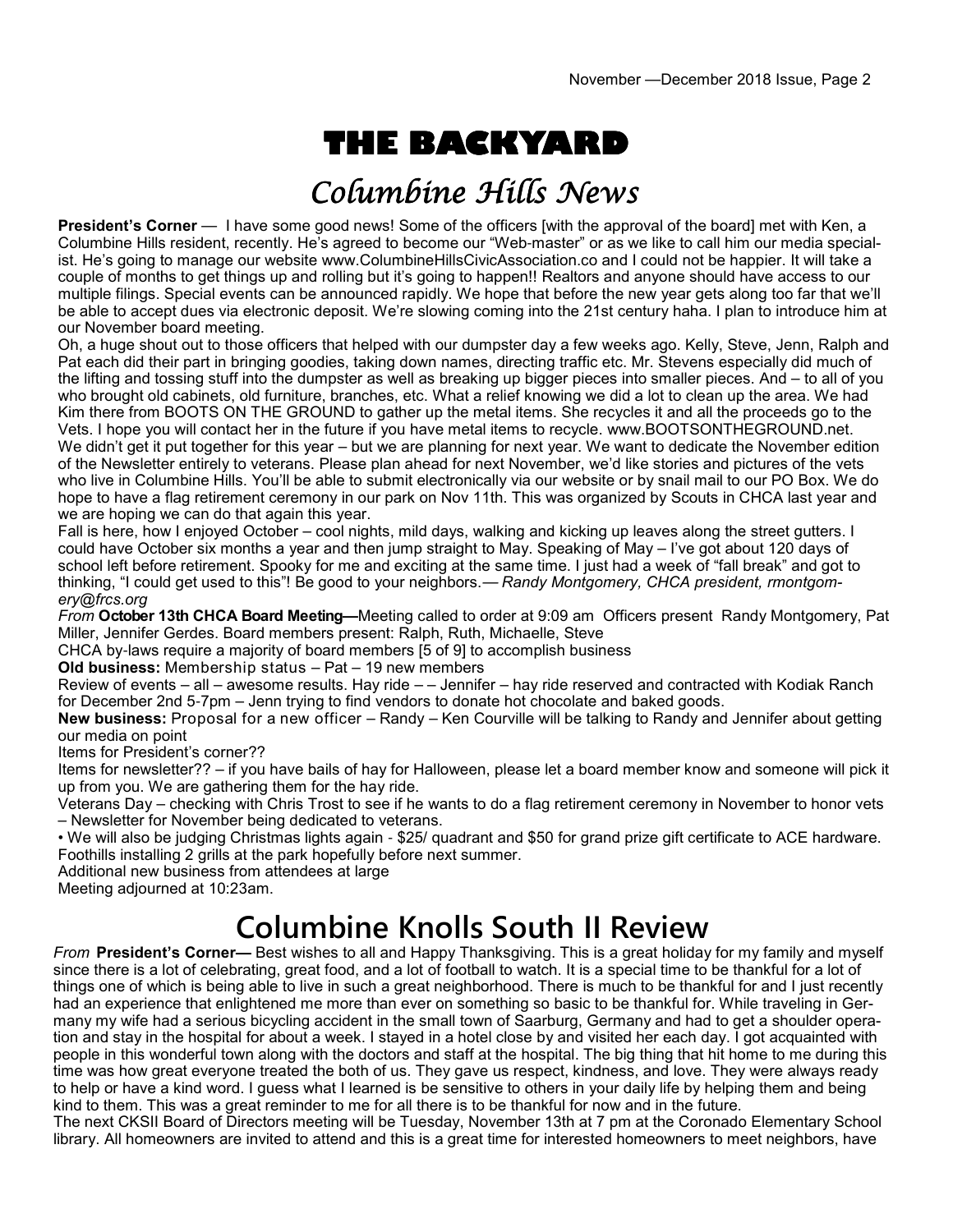questions answered, share ideas and get involved in your community. The meeting will mainly be for the discussion of the proposed 2019 budget. Also make sure your calendars are marked for the CKSII Annual Holiday Hayride on Sunday, December 2nd beginning at 5:30 pm in the Coronado School Parking lot. Santa says he'll be stopping by again this year with Mrs. Santa. Please bring some treats to share and the HOA will provide hot chocolate. We will also have a table for HOA members to sign a proxy if you will not be attending the annual meeting on January 8, 2019. Hope to see you there. Thanks,—*Bob Haberkorn, President CKSII HOA*

#### Columbine West Civic Association Newsletter

*From* **A Moment With The Board** The October 9th monthly meeting was held at Dutch Creek Elementary. Thank you to those who attended and gave of your time. We took time to talk about all the events that were provided to the community in 2018 and make decisions on what we would like to plan for 2019. The 2019 Budget will be presented at the November meeting for approval and the group will not be meeting in December. We look forward to coming back together in January and have a Members Mixer Social Evening being planned for January. Currently the idea is to gather at the Breckenridge Brewery Tap House with appetizers being shared. Stay tuned for date and time. At this time we have (2) Board positions open and would love to encourage residents to consider joining the efforts of the association. You can volunteer as much or as little as you feel fits within your schedule. Also we will be looking to fill the recently vacated Dumpster Day Chairperson position (thank you Sue & Jer for the last 2 years). The annual event is greatly appreciated by many neighbors each year. We have complete details of all the committee notes, contacts, dates and volunteer hands. What we need is a central contact person to make reminder calls to our vendors and volunteers. Please consider helping out with this important community event. Due to the huge success of the Easter Egg Hunt in 2018 we will be planning the event again, plus looking into offering some special additions (think wooly lambs). As we make arrangements we will post it in the newsletter. If there is any interest in helping with stuffing eggs (roughly 1500) please drop a message to CWCAtalk@gmail.com. We have the eggs already, just need a few volunteers. As always we would love to have more hands to address the many concerns in and around Columbine West. If you would like to join the efforts drop us an email or attend a monthly meeting. This Fall/Winter we will again be offering the Halloween Decorating contest and the Holiday Lighting Contest. Be sure to drop a message to CWCAtalk@gmail.com if you see a display you would like to see win. Winners will receive a Gift Card and a shout out in the newsletter. It is important to remember that any homeowner/ renter in Columbine West is governed by the covenants. If you need a copy you can contact CWCAtalk@gmail.com. The Welcome Committee volunteers each month to deliver a packet of goodies to each new resident. Currently we have 359 memberships supporting the 2018 Budget. The direct link to get to PayPal is www.neighborhoodlink.com/Columbine\_West/pages/39993. We encourage residents to become paid members and help support all the events and activities that happen within Columbine West. If you have questions or any suggestion of ideas feel free to email CWCAtalk@gmail.com. Residents are encouraged to attend any monthly meeting the next one is November 13 at 7:00 p.m., Dutch Creek Elementary School, second Tuesday of the Month.

### The Leawood Rapporter

*From* **Leawood Civic Association Minutes of October 3, 2018** Board Members Present: Paul O'Connor, Chip and Angela Langowski, Mike Karbach, Debby Baker, Rhonda Eveleth, and Nancy Bock.

Treasurer's Report: Mike presented the Treasurer's Report, which included LCA current balances, payments received, and bills paid.

Jay Court Entrance: The Board discussed what to do with the Jay Court entrance going forward. The problem with Jefferson Country provided water experienced this summer has made us realize that the entrance no longer has a reliable source of water. The Board needs to re-think what should be placed at the Jay Court entrance. Jennifer Dawe has suggested replacing the plants with mulch and rocks. We will investigate what no water options are available for possible implementation next spring.

Leawood Santa Party: The Santa Party will be on Wednesday, December 5th from 6pm to 8pm at Leawood Elementary School. The crafts and refreshments will be in the Cafeteria with Santa and Mrs. Claus in the Library. We will need volunteers to help. The Board discussed if a new Christmas tree is needed. A decision will be made at the November meeting. Meeting adjourned at 7:54 p.m.

*From* **Leawood Metropolitan Recreation and Park District Minutes October 10, 2018** The meeting was called to order at 6:11 pm at the home of Linda Smith by President Kyle Sargent.

**Public Comment/Correspondence** – Kyle notified South Jeffco Sports Association the baseball diamond in Leawood Park is available for their 2019 season. Season runs March 18-June 28. He notified the Association there would be an increase in the fee to \$600 for the season from the old rate of \$500. No other comments from the community.

**Treasurer's Report** – The Treasurer's Report was presented by Donna. A small amount of property tax revenue and additional ownership tax was received. Invoices for the month include: Excel, Waste Management, doggie bag vendor, Weston's regular maintenance and their work for landscaping at the wooden bridge, Rich Alarcon for mulching the new bridge area, Creekside Gardens for landscaping materials, DBC for sprinkler parts Dave's invoice and reimbursement to